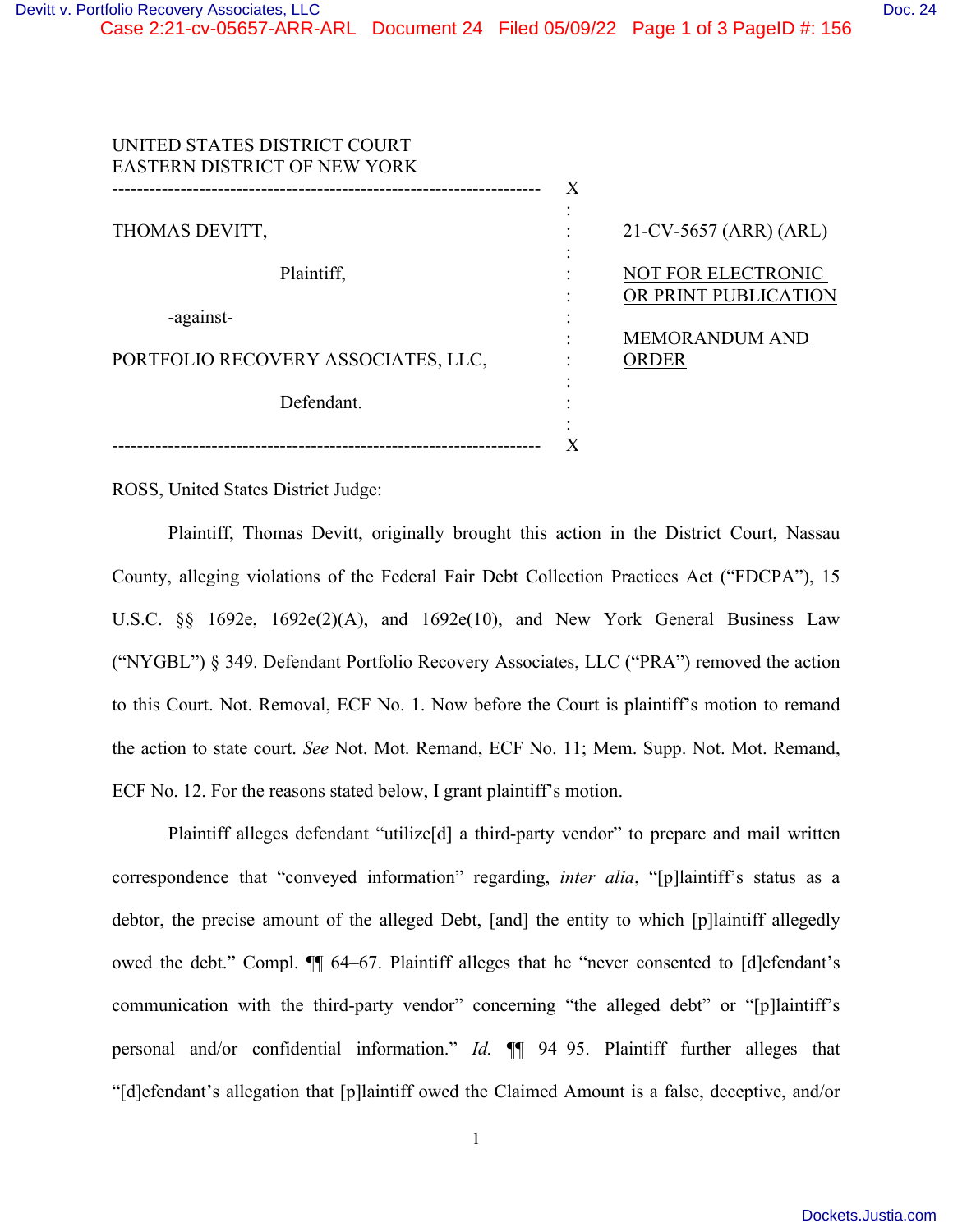misleading representation made in connection with the collection of the alleged Debt in violation of 15 U.S.C. § 1692e." *Id.* ¶ 126. For the reasons set forth in *Cavazzini v. MRS Assocs.*, No. 21- CV-5087 (ARR), 2021 WL 5770273 (E.D.N.Y. Dec. 06, 2021) (attached), plaintiff's allegations do not allege any injury in fact meriting Article III standing. *See also In re FDCPA Mailing Vendor Cases*, Nos. 21-CV-2312, 21-CV-2587, 21-CV-3002, 21-CV-3383, 21-CV-3434 & 21-CV-3462 (GRB), 2021 WL 3160794, at \*5–7 (E.D.N.Y. July 23, 2021) (same). Thus, this Court lacks subject matter jurisdiction over this matter, and it must be remanded to state court. *See* 28 U.S.C. § 1447(c) ("In any case removed from a state court," "[i]f at any time before final judgment[,] it appears that the district court lacks subject matter jurisdiction, the case shall be remanded.").

Defendant argues that if plaintiff lacks standing in federal court, plaintiff must lack standing in New York state court as well. Opp. Mot. Remand 6–7. Although New York law also requires a plaintiff to allege an injury in fact, the case or controversy requirement on which the federal standing rule is grounded "has no analogue in the [New York] State Constitution." *Soc'y of Plastics Indus., Inc. v. Cty. of Suffolk*, 573 N.E.2d 1034, 1040 (N.Y. 1991); *see also Manning v. Pioneer Savs. Bank*, 55 N.Y.S.3d 587, 589 (N.Y. Sup. Ct. 2016) (same); *Cortlandt St. Recovery Corp. v. Hellas Telecomms., S.à.r.l.*, 996 N.Y.S.3d 476, 485 (N.Y. Sup. Ct. 2014) (same), *aff'd as modified sub nom. Cortlandt St. Recovery Corp. v. Hellas Telecomms., S.D.r.l.*, 37 N.Y.S.3d 505, 507–08 (N.Y. App. Div. 2016). Indeed, one of the cases cited by defendant acknowledges that, because New York courts are not bound by the federal case or controversy standard, New York's standing requirements are not as "strong" as the federal requirements. *See Manning*, 55 N.Y.S.3d at 593. Moreover, no New York court has yet cited *Transunion LLC v. Ramirez*, 141 S. Ct. 2190, much less adopted its rule that to establish a concrete injury supporting standing for a federal statutory claim, plaintiffs must identify a common-law analogue for their asserted injury. In any